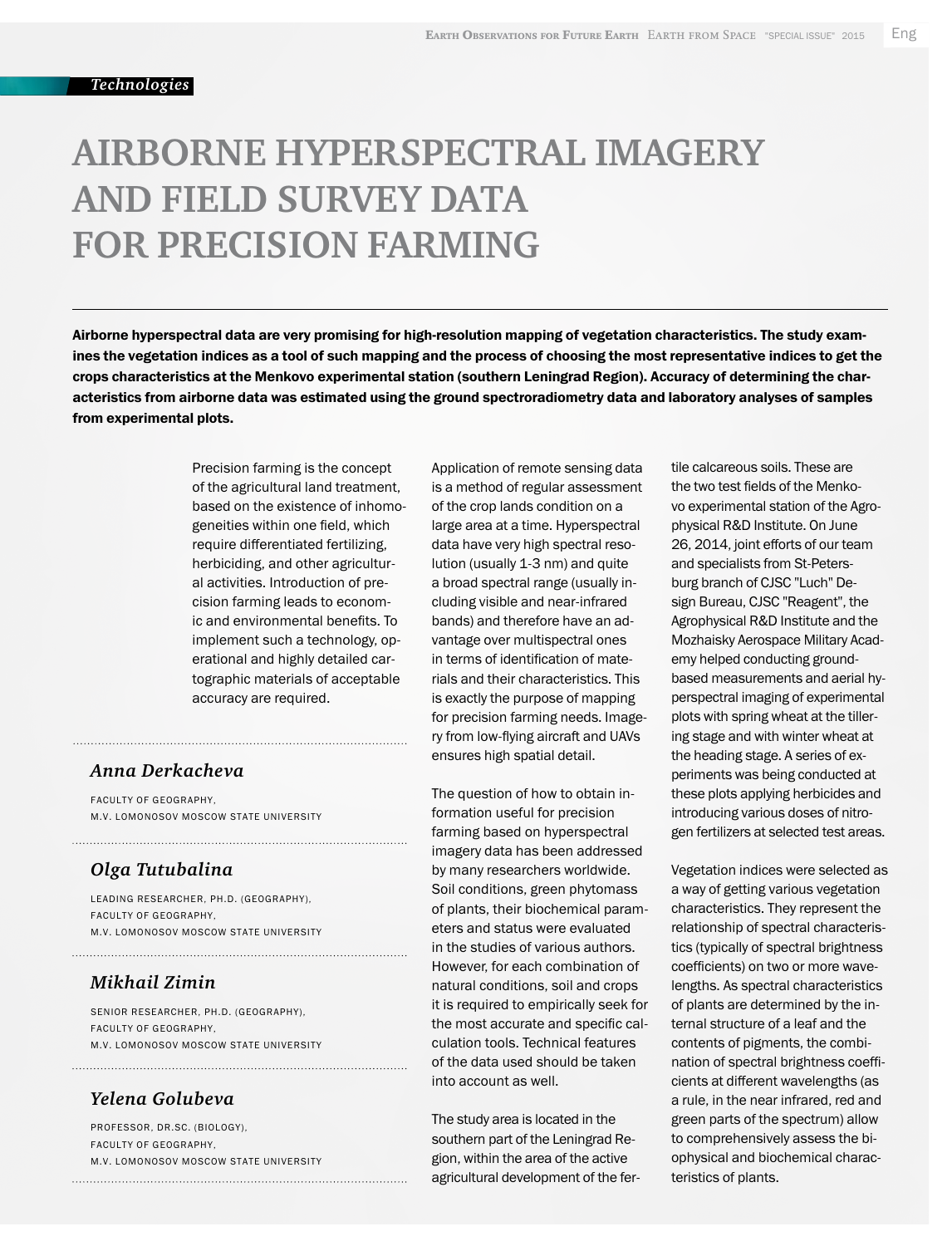

*Fig. 1. Examples of regression analysis complex graphs for the nitrogen content indices. The left graph shows the good relationship between index values based on airborne (blue line) and ground (green line) spectral data and the content of nitrogen in plants according to laboratory analyses data. On the right graph there is no meaningful communication between them*

According to the results of an extensive analysis of research literature, 28 vegetation indices in four thematic groups were selected, on the basis of results of the quality assessment in source literature, on frequency of use by other authors, and associated with the relevant laboratory data: general greenness (associated with the volume of green phytomass); the contents of pigments (anthocyanins, carotenoids, chlorophylls a and b); nitrogen content in plants; humidity of plants.

Selected indices were calculated for 19 test grounds based on spectral signatures from a hyperspectral airborne image and ground-based spectrometric measurements. After that both types of index measures were subjected to joint regression and statistical analysis with the relevant laboratory-defined characteristics of plants. It is important that all data were obtained in one day and had statistically significant volumes (20-25 measurements) for each individual test area. Using integrated graphics in "index measure — absolute values of a laboratory indicator" medium for airborne and ground data, a drop-out of 2/3 indices, which did not demonstrate the existence of significant correlation, was carried out (fig. 1). Graphical criteria were the tilt and the proximity of the regression lines, as well as the quality of reference points description by them (magnitude of residual regression errors).

The second and final stage of the selection process was based on regressions and statistics calculation between the index measures of ground and airborne data (they

were supposed to be very close), as well as the magnitude of residual regression index of airborne data with laboratory data (they were supposed to be minimal).

As a result, five most representative indices for the conditions being studied were found (Table 1), enabling to evaluate the vegetation characteristics with the following maximum errors (relative to the range of the absolute value: content of anthocyanins — 10%, of carotenoids — 15%, of chlorophyll b — 10%, of nitrogen — 20-30%, depending on the phenological phase, the amount of green phytomass — 15%. It was also shown that when the airborne hyperspectral equipment of CJSC "Reagent" was used, the moisture content in plants can be estimated with a very low accuracy, because there are no

*Table 1. The most representative vegetation indices for the study area (Rnnn is the spectral brightness coefficient at the wavelength of nnn nm)*

| Index name             | Formulae                     | Reference             |
|------------------------|------------------------------|-----------------------|
| Anthocyanins content   | ARI750=1/R550 - 1/R750       | Gitelson et al., 2001 |
| Carotenoids content    | PSRI= (R680-R500)/R750       | Merziyak et al., 1999 |
| Chlorophyll content b  | PSSRb=R800/R635              | Blackburn, 1998       |
| Nitrogen content       | CDI=(R736-R735) *R980/R720   | Bao et al., 2013      |
| Green phytomass number | MTCI=(R760-R720)/(R720-R670) | Dash et al., 2004     |